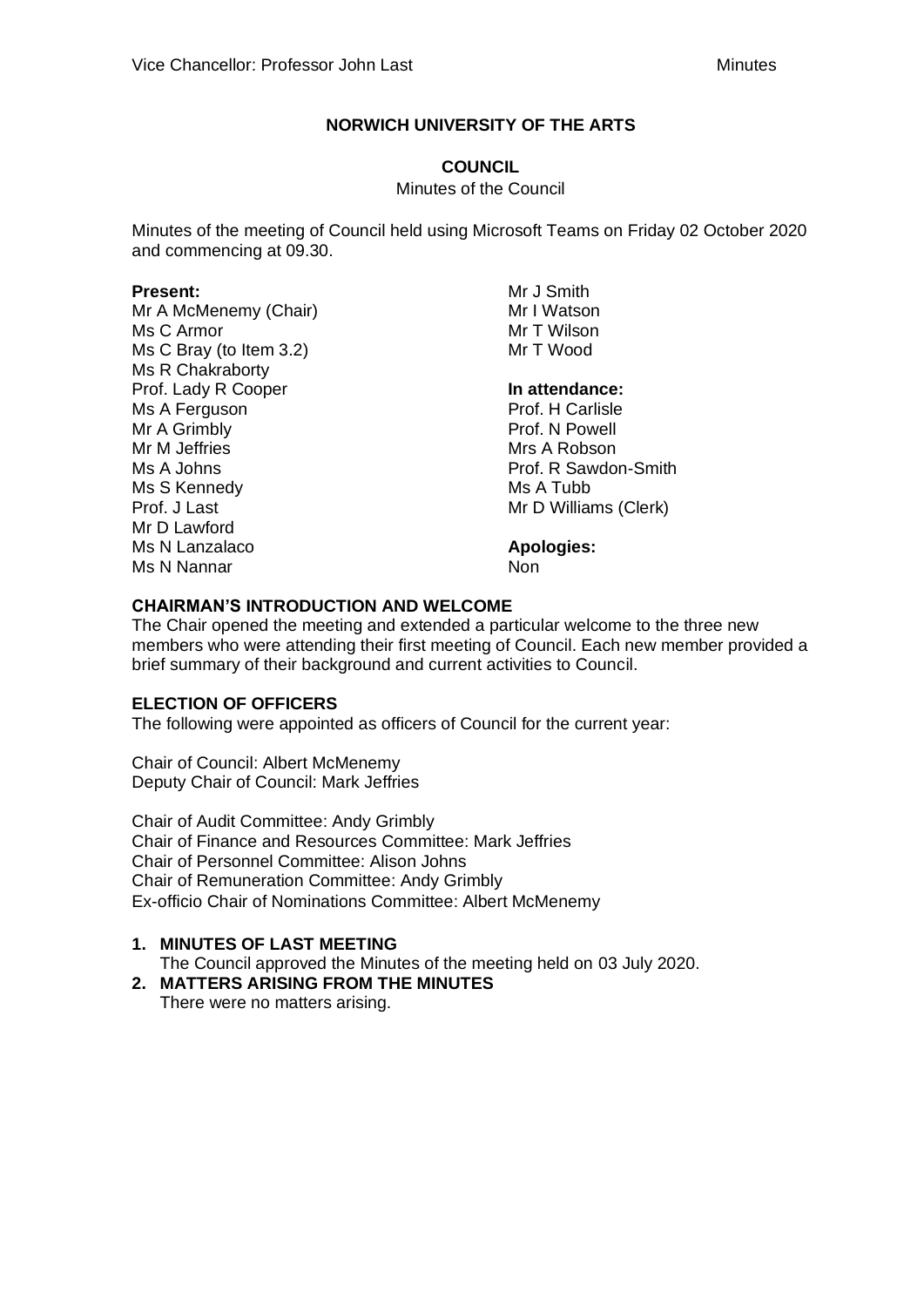# **3. VICE CHANCELLOR**

# **3.1. Vice Chancellor's Policy Update**

The Vice Chancellor (VC) began his report by paying tribute to the work of the Acting Vice Chancellor and the Senior Management Team (SMT) in managing the Covid-19 pandemic. He noted that while so far there had been no out-break of Covid-19 at the University, the number of students and the University's city centre location, suggested an out-break was likely at some point.

In the event of an out-break, the University had a Covid-19 Outbreak Response plan. This included a range of scenarios with procedures, those required to self-isolate and communications required for each one. The Director of External Relations was the lead contact when dealing with the press enquiries.

Notwithstanding the absence of an out-break, a number of journalists had approached members of staff and students at the University trying to find "a story".

Members commented that it was important to be proactive when dealing with the press and that there was opportunity to use the President of the Students' Union in seeking to engage with journalists. There was also an opportunity to use alternative platforms to place a positive narrative in the public domain.

The national context for the higher education sector was reviewed. Student recruitment across the different mission groups and individual institutions showed marked variation. For universities who had been unable to recruit their planned student numbers it was highly likely that they would need to make significant adjustments to their operations, including reducing the size of their staffing base.

In was important to note that on-line delivery was not a cheap, low cost, option, and calls for universities to reduce or refund tuition fees failed to take account of the facts. Public announcements suggested the government was advocating a blurring of the divide between further and higher education. This was likely to be accompanied by a push towards encouraging shorter "bit-sized", and more flexible learning. There was also a sense that vocational education should be located with further education providers. It appeared that the recommendations from the Augar Review remained on the policy agenda.

The Chair thanked the VC for his report, which Council received.

## **3.2. Acting Vice Chancellor's report**

The Acting Vice Chancellor (AVC) updated Council on the hybrid model being used to deliver learning to students. Typically, students were receiving approximately 3.5 days of teaching and learning each week, of which one day was on campus.

Prior to the start of the academic year 2020/21, the University had made it very clear to students how courses would be delivered. As a result, few students had elected to withdraw from, or defer entry to, the University.

The University had begun the process of focusing on recruitment for 2021/22, by introducing live on-line open days. At the same time, the University had increased its outreach work with schools. In part, this was to address concerns about the possible lack of preparation for entry to higher education by the new year 13 students (i.e. those aged 17 on 31 August 2020).

Student recruitment for the current 2020/21 had been successful with the number of new entrants rising by 12% on the previous year. The new students had settled in well and were acting responsibly.

Staff, both front and back office, had returned to work from their offices on campus with some flexibility on working from home for those with multiple shared offices if work could be undertaken equally effectively.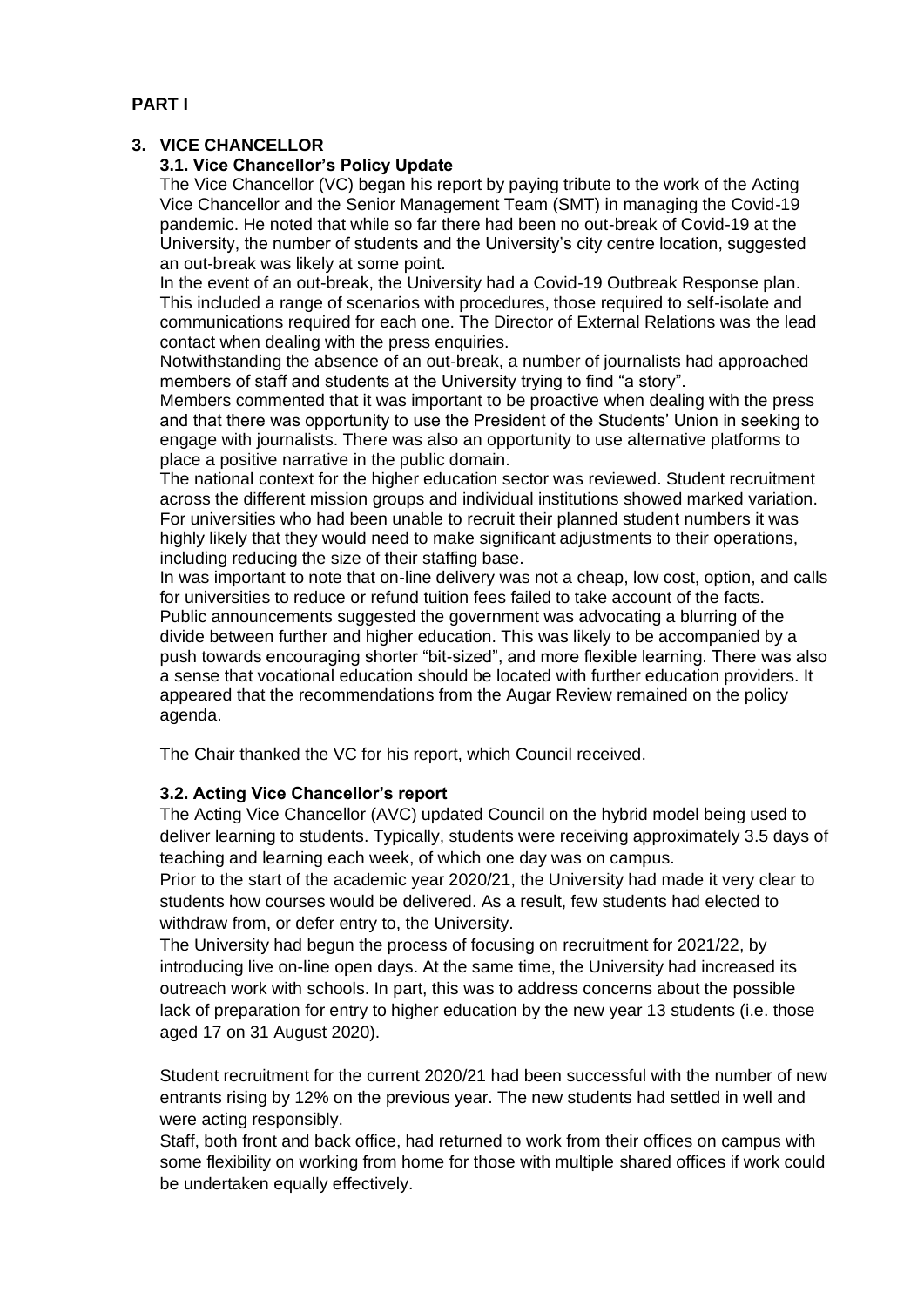The University's healthy recruitment and financial position meant that no jobs were at risk, and indeed no staff had been furloughed.

Experience to date suggests many students preferred on-line learning to more traditional methods of delivery. Student attendance and engagement had increased in a number of delivery sessions.

The higher than planned level of student recruitment had led to some course sessions taking place in the evening. It had not, however, been necessary to timetable sessions on Saturdays to accommodate the increased student numbers.

Staff morale remained positive, and staff were very mindful that NUA was financially secure when compared to other institutions, many of which had announced staff redundancies. Academic staff, in particular, were thrilled to have students back at the University.

Although the University had strongly encouraged staff to take a large proportion of their annual leave entitlement during the summer period, many had also spent time preparing materials for on-line delivery in the autumn term.

While moving to on-line delivery had been a challenge for some members of staff, staff were becoming increasingly confident both personally about their use of on-line learning and in general about the effectiveness of the hybrid learning model.

Turning to estates, the AVC reported that due to unforeseen circumstances the Duke Street Riverside Development was approximately five weeks behind schedule. An increase in costs of circa. £100k had been incurred. A major risk continued to be a delay to the opening of the facility for 2021/22, and the consequential loss of rental income should the student accommodation not be ready for the start of the autumn term. Council noted the low level of formal student complaints received by the University, and under consideration by the Office of the Independent Adjudicator for Higher Education (OIA).

Recent movements in the University's position in higher education league tables published by The Times and Guardian were noted. The University's position in both tables was adversely affected by its performance with regard to graduate outcomes. The University was well-aware of the need to improve the current level of performance. The newly-appointed Pro-Vice Chancellor, working with the Director of Enterprise and Innovation would play a major role in taking forward the University's work in this area.

It was agreed that it would be helpful if members could receive a presentation on the University's work on employability over the last two years and its current standing at its next meeting in November 2020. This would give Council an understanding of the point from which the University would develop further its work in this area.

#### **Director of Enterprise and Innovation**

Members of the governing body shared their knowledge of the employment prospects in different sectors of the creative industries. For some sectors, the immediate employment prospects were poor, and individuals were leaving the industry in significant numbers. This suggested it was increasingly important to recognise the utilisation of creative skills in employment sectors outside of the creative industries. Further, there was perhaps an opportunity for NUA to develop collaborations with institutions focussing on science, engineering, technology and mathematics (STEM).